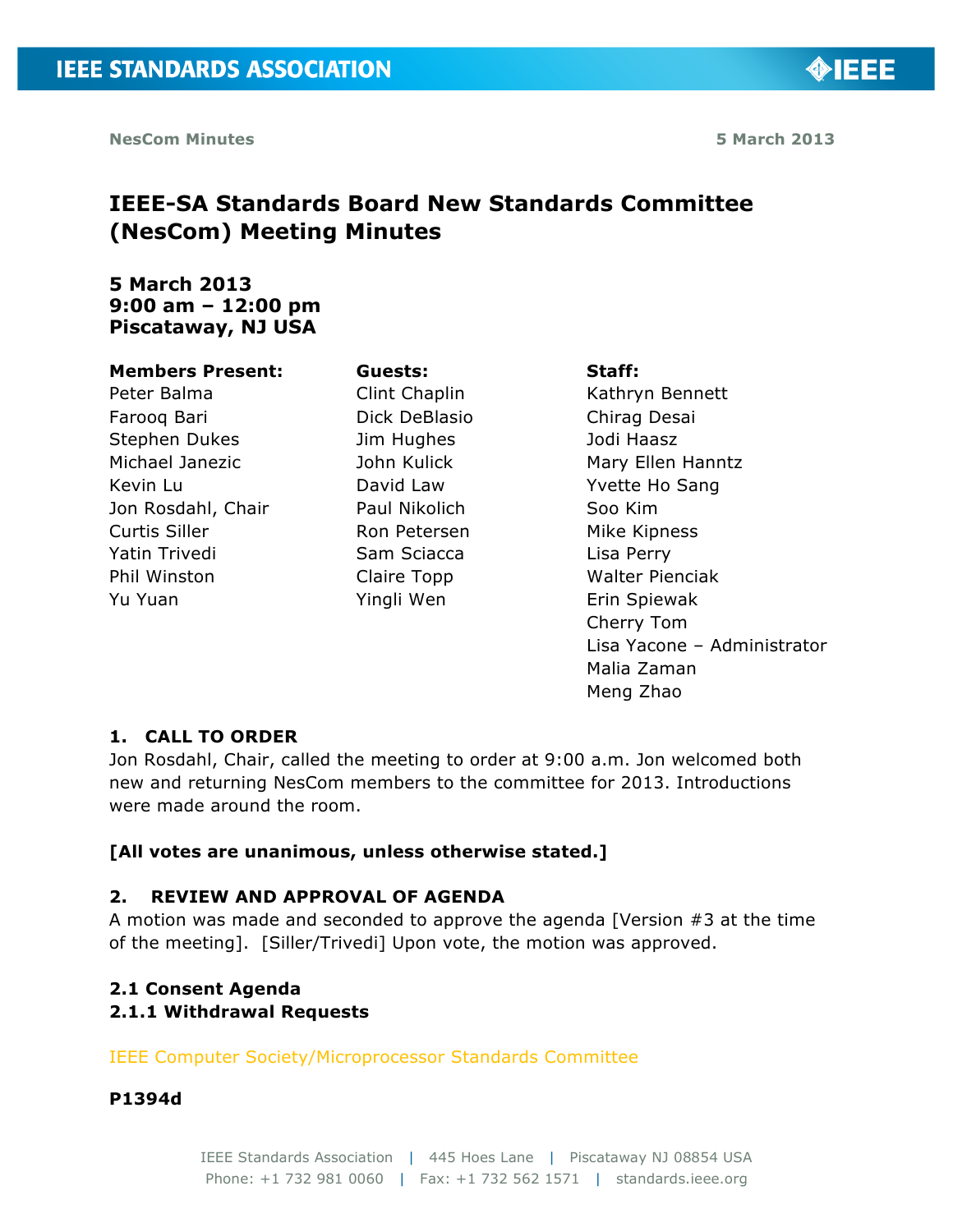IEEE Standard for a High-Performance Serial Bus - Amendment: IEEE 1394 Single-Mode Fiber Physical Medium (PMD) Specification **Recommendation: Approve PAR withdrawal**

## IEEE Power and Energy Society/Nuclear Power Engineering

#### **P62646**

Standard for Nuclear Power Plants - Control rooms - Computer based procedures **Recommendation: Approve PAR withdrawal**

### **3 APPROVAL OF MINUTES FROM THE 04 DECEMBER 2012 MEETING**

A motion was made, and seconded to approve the 04 December 2012 NesCom minutes. [Balma/Trivedi] Upon vote, the motion passed.

# **4 PARS FOR DISCUSSION**

### **4.1 Modified PARs**

IEEE Computer Society/Standards Activities Board

### **P3333.1**

Standard for the Quality Assessment of Three Dimensional (3D) Contents Based on Psychophysical Studies

### **Recommendation: Approve modified PAR**

IEEE Engineering in Medicine and Biology Society/IEEE 11073TM Standards Committee

#### **P11073-10419**

Standard for Health informatics - Personal health device communication - Device specialization - Insulin pump **Recommendation: Approve modified PAR**

IEEE Power and Energy Society/Insulated Conductors

#### **P1816**

Guide for Preparation Techniques of Extruded Dielectric, Shielded Cables Rated 2.5 kV through 46 kV and the Installation of Mating Accessories **Recommendation: Approve modified PAR**

IEEE Power and Energy Society/Stationary Batteries Committee

### **P535**

Standard for Qualification of Class 1E Vented Lead Acid Storage Batteries for Nuclear Power Generating Stations **Recommendation: Approve modified PAR**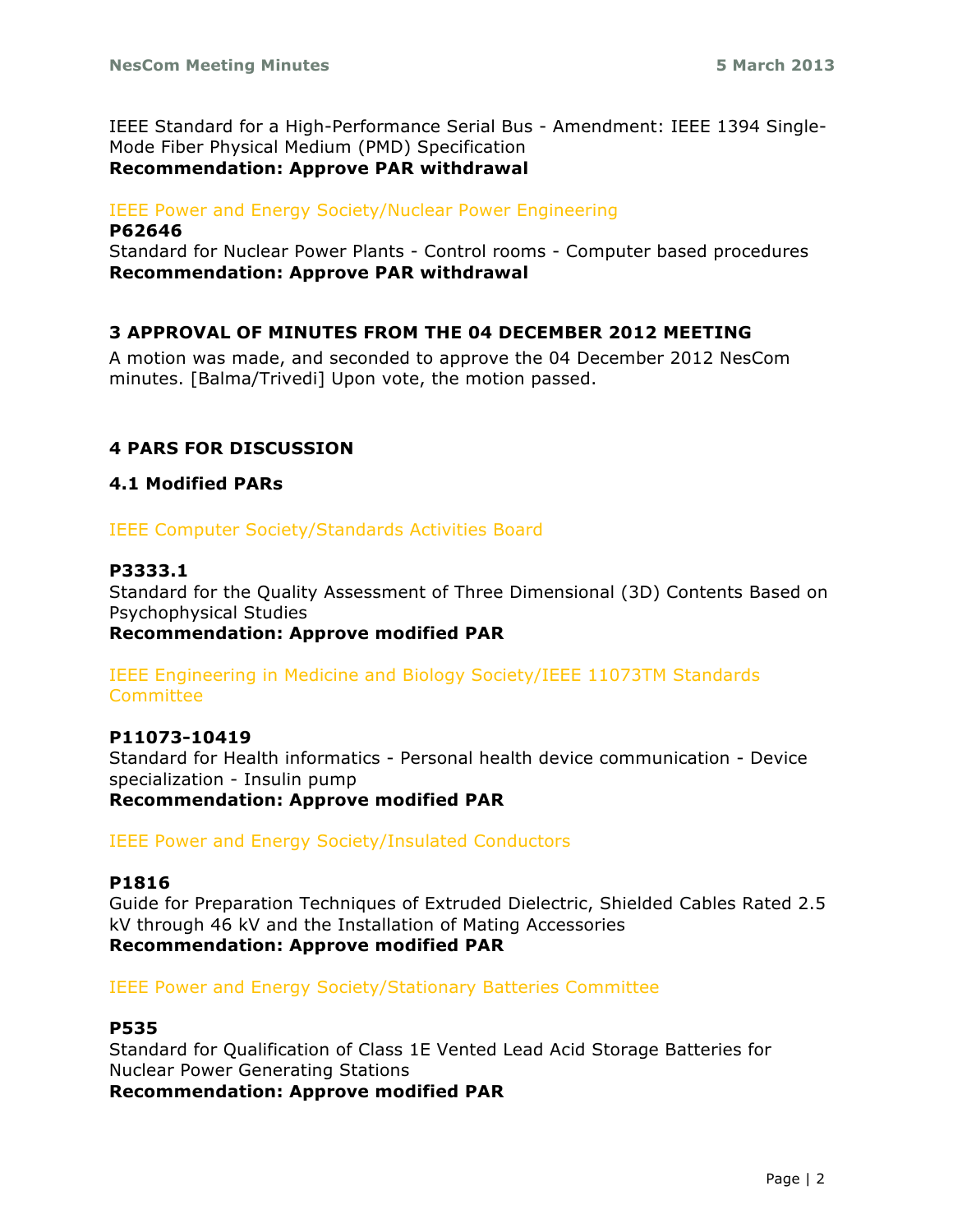### **4.2 Extension Requests**

#### IEEE Industry Applications Society/Technical Books Coordinating Committee

### **P3001.5**

Recommended Practice for Application of Power Distribution Apparatus in Industrial and Commercial Power Systems

**Recommendation: Approve request for an extension until December 2015**

#### **P3001.11**

Recommended Practice for Application of Controllers and Automation to Industrial and Commercial Power Systems

**Recommendation: Approve request for an extension until December 2015**

IEEE Power and Energy Society/Surge Protective Devices/Low Voltage

### **PC62.72**

Guide for the Application of Surge-Protective Devices for Low Voltage (1000 Volts or Less) AC Power Circuits

**Recommendation: Approve request for an extension until December 2015**

IEEE Power and Energy Society/Transformers

**PC57.12.01** Standard for General Requirements for Dry-Type Distribution and Power Transformers **Recommendation: Approve request for an extension until December 2015**

### **4.3 New PARs**

IEEE-SA Board of Governors/Corporate Advisory Group

#### **P1888.4**

Green Smart Home and Residential Quarter Control Network Protocol **Recommendation: Conditionally Approve new PAR until December 2017 contingent upon the PAR being updated with the grammar provided by Mary Lynne Nielsen and with the Sponsor Authorization provided by the Sponsor being updated in the system.** [This condition has since been met and the PAR is approved]

IEEE Communications Society/Dynamic Spectrum Access Networks Standards **Committee** 

### **P1900.5.2**

Method for Modeling Spectrum Consumption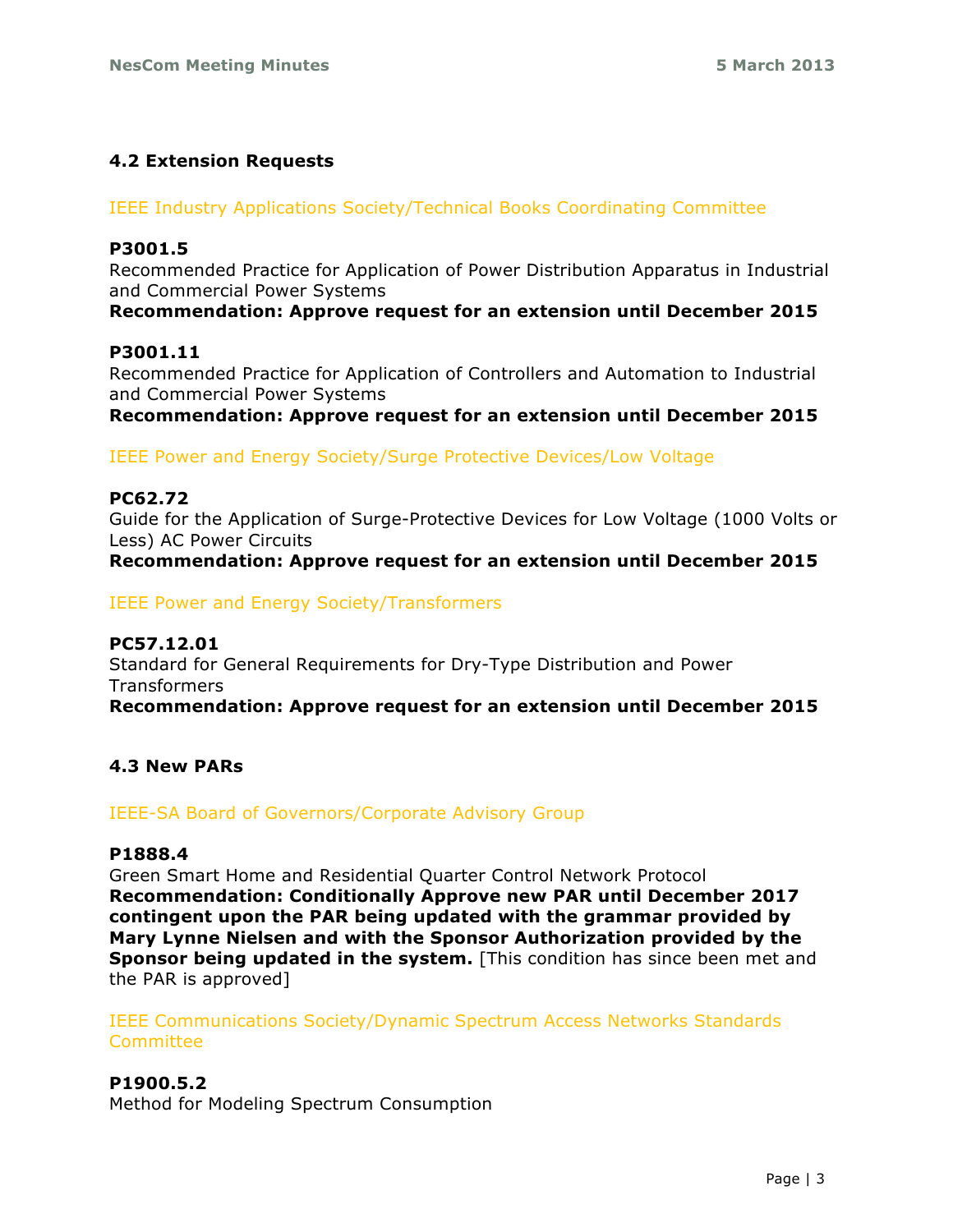### **Recommendation: Approve new PAR until December 2017**

IEEE Industry Applications Society/Petroleum & Chemical Industry

### **P1886.1**

Subsea Electrical Applications - Power Connectors & Penetrators from 1.2 kV through 36 kV Um

**Recommendation: Approve new PAR until December 2017**

IEEE Power and Energy Society/Nuclear Power Engineering

### **P742**

Standard for Bus Voltage Monitoring of the Class 1E Power Systems in Nuclear Power Generating Stations (NPGS) **Recommendation: Approve new PAR until December 2017**

IEEE Power and Energy Society/Power System Relaying

### **PC37.118.1a**

IEEE Standard for Synchrophasor Measurements for Power Systems Amendment to modify selected performance requirements **Recommendation: Approve new PAR until December 2017**

IEEE Power and Energy Society/Surge Protective Devices/Low Voltage

### **PC62.42.1**

Guide for the Application of Surge-Protective Components in Surge Protective Devices and Equipment Ports - Part 1 Gas Discharge Tubes (GDTs) **Recommendation: Approve new PAR until December 2017**

#### **PC62.42.2**

Guide for the Application of Surge-Protective Components in Surge Protective Devices and Equipment Ports - Part 2 Metal-Oxide Varistors (MOVs) **Recommendation: Approve new PAR until December 2017**

IEEE Power and Energy Society/Transmission and Distribution

#### **P1885**

Guide for Assessing, Measuring and Verifying Volt-Var Control Optimization on Distribution Systems **Recommendation: Approve new PAR until December 2017**

IEEE Power and Energy Society/Transformers

### **PC57.12.31-2010/Cor 1**

IEEE Standard for Pole-Mounted Equipment - Enclosure Integrity - Corrigendum 1: Correction to the SCAB Corrosion Test in Section 4.5.6 **Recommendation: Approve new PAR until December 2017**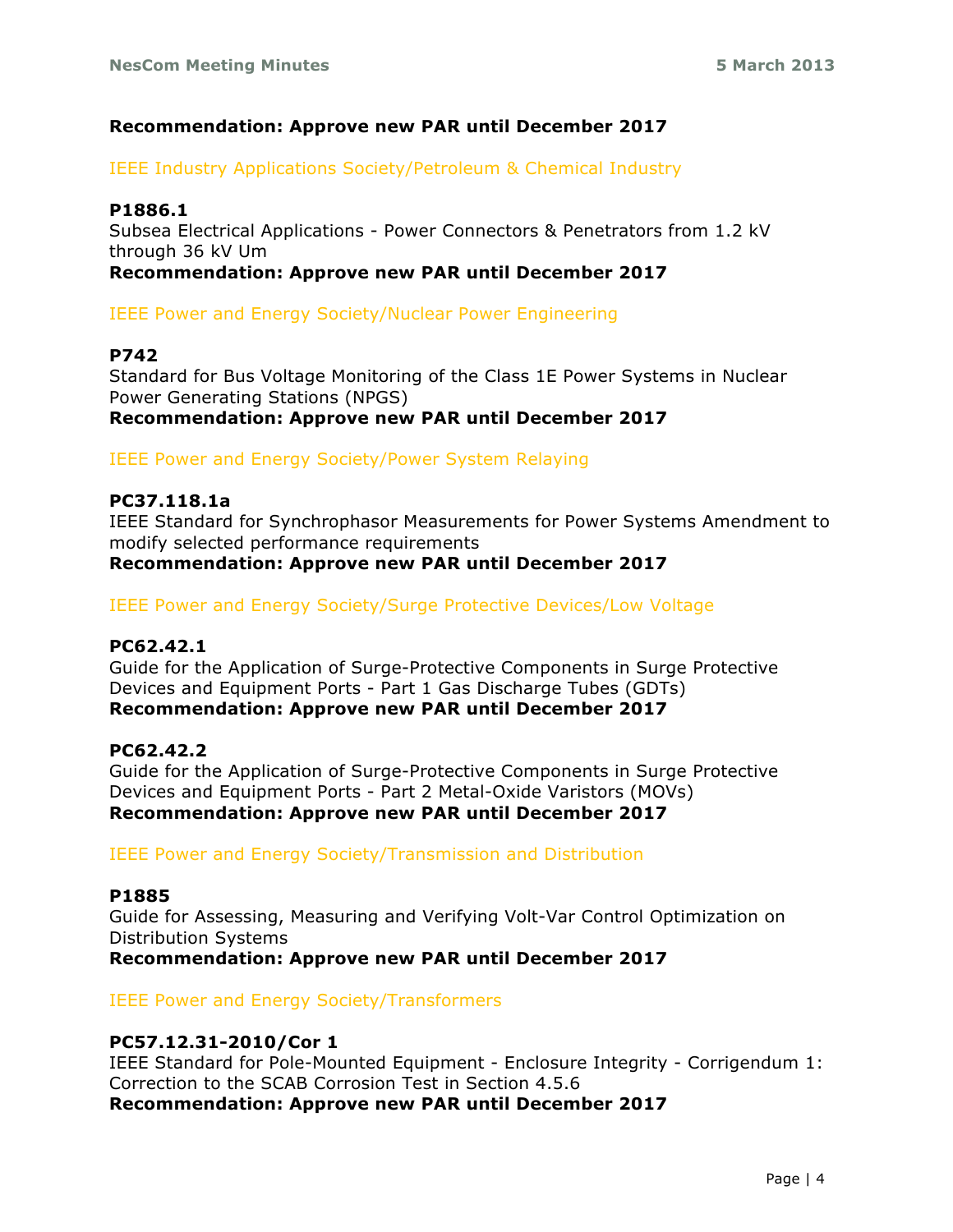### **PC57.160**

Guide for the Electrical Measurement of Partial Discharges in High Voltage Bushings and Instrument Transformers

### **Recommendation: Approve new PAR until December 2017**

IEEE Vehicular Technology Society/Rail Transportation Standards Committee

### **P1887**

Wayside Energy Storage System Guide for DC Traction Applications **Recommendation: Approve new PAR until December 2017**

### **4.4 PARs for the Revision of Standards**

IEEE Computer Society/Microprocessor Standards Committee

### **P1394**

Standard for a High-Performance Serial Bus **Recommendation: Approve PAR for the revision of a standard until December 2017**

IEEE Communications Society/Dynamic Spectrum Access Networks Standards **Committee** 

#### **P1900.1**

Standard Definitions and Concepts for Dynamic Spectrum Access: Terminology Relating to Emerging Wireless Networks, System Functionality, and Spectrum Management

**Recommendation: Approve PAR for the revision of a standard until December 2017**

IEEE Power and Energy Society/Nuclear Power Engineering

### **P387**

Standard Criteria for Diesel-Generator Units Applied as Standby Power Supplies for Nuclear Power Generating Stations

### **Recommendation: Approve PAR for the revision of a standard until December 2017**

#### **P497**

Standard Criteria for Accident Monitoring Instrumentation for Nuclear Power Generating Stations

**Recommendation: Approve PAR for the revision of a standard until December 2017**

### **P1792**

Recommended Practice for Nuclear Power Generating Station (NPGS) Preferred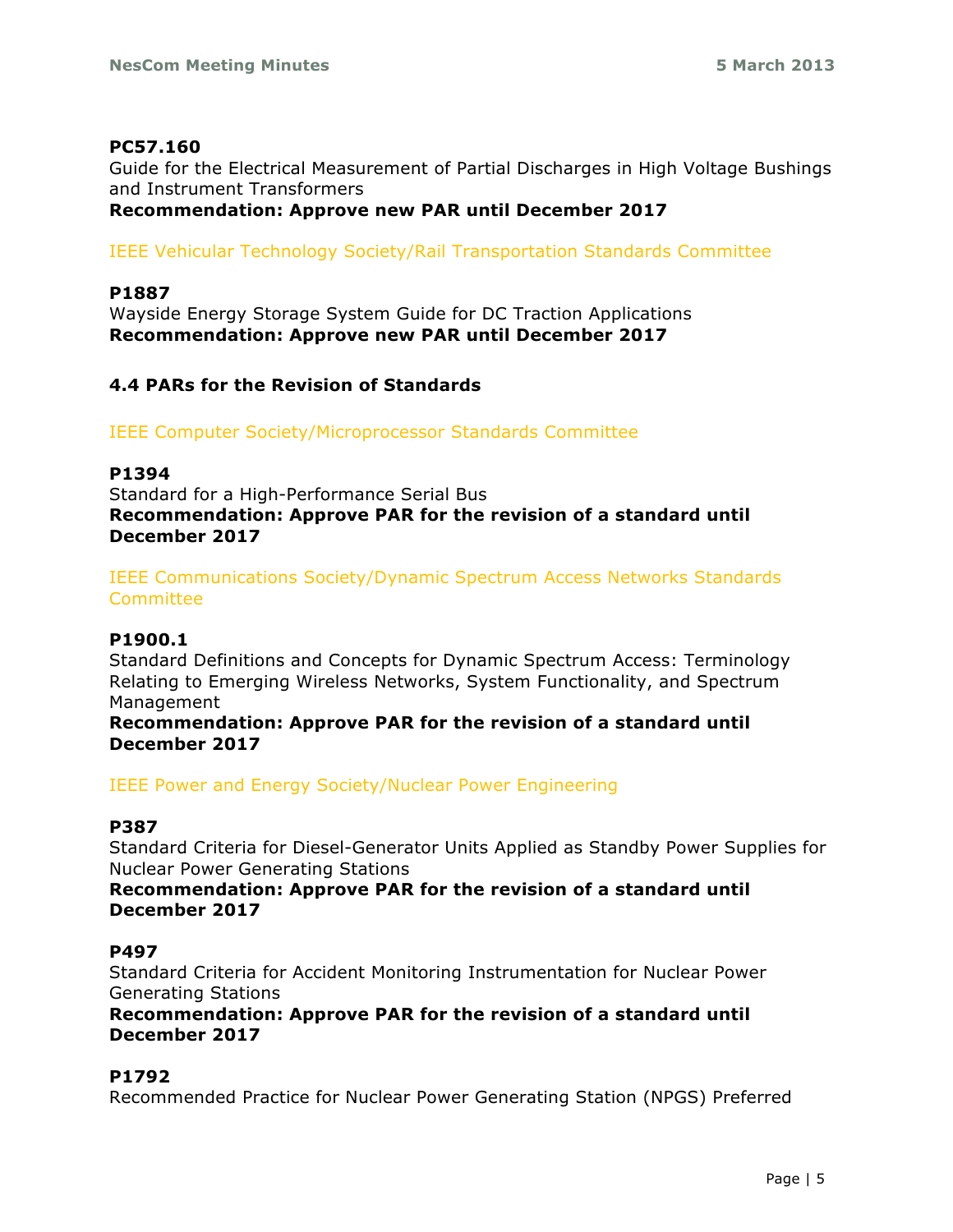### Power Supply (PPS) Reliability **Recommendation: Approve PAR for the revision of a standard until December 2017**

### IEEE Power and Energy Society/Stationary Batteries Committee

### **P1106**

Recommended Practice for Installation, Maintenance, Testing, and Replacement of Vented Nickel-Cadmium Batteries for Stationary Applications

### **Recommendation: Approve PAR for the revision of a standard until December 2017**

# **P1115**

Recommended Practice for Sizing Nickel-Cadmium Batteries for Stationary Applications

**Recommendation: Approve PAR for the revision of a standard until December 2017**

### IEEE Power and Energy Society/Surge Protective Devices/Low Voltage

### **PC62.42**

Guide for the Application of Surge-Protective Components in Surge Protective Devices and Equipment Ports - Overview

**Recommendation: Approve PAR for the revision of a standard until December 2017**

### IEEE Power and Energy Society/Substations

# **P1711**

Trial-Use Standard for a Cryptographic Protocol for Cyber Security of Substation Serial Links

**Recommendation: Defer recommendation of the PAR for the revision of a standard until the 26 April 2013 Continuous Processing telecon so that the PAR can reflect a switch to submission as a full use document**

Peter Balma offered to mentor the Working Group and suggested that NesCom further discuss Trial Use Standards as a new business item. The item was added as 6.2.

### **5 Old Business**

# **5.1 myProject Ticket Report – Yacone/Marchini**

Lisa presented two slides, prepared by Greg, showing closed and open tickets describing the recent updates to myProject as well as anticipated updates for later in the year. One item of note was the addition of a link to a Joint Sponsor Agreement (JSA) which is now available on the Submit a PAR page and below section 3.3 of the PAR form.